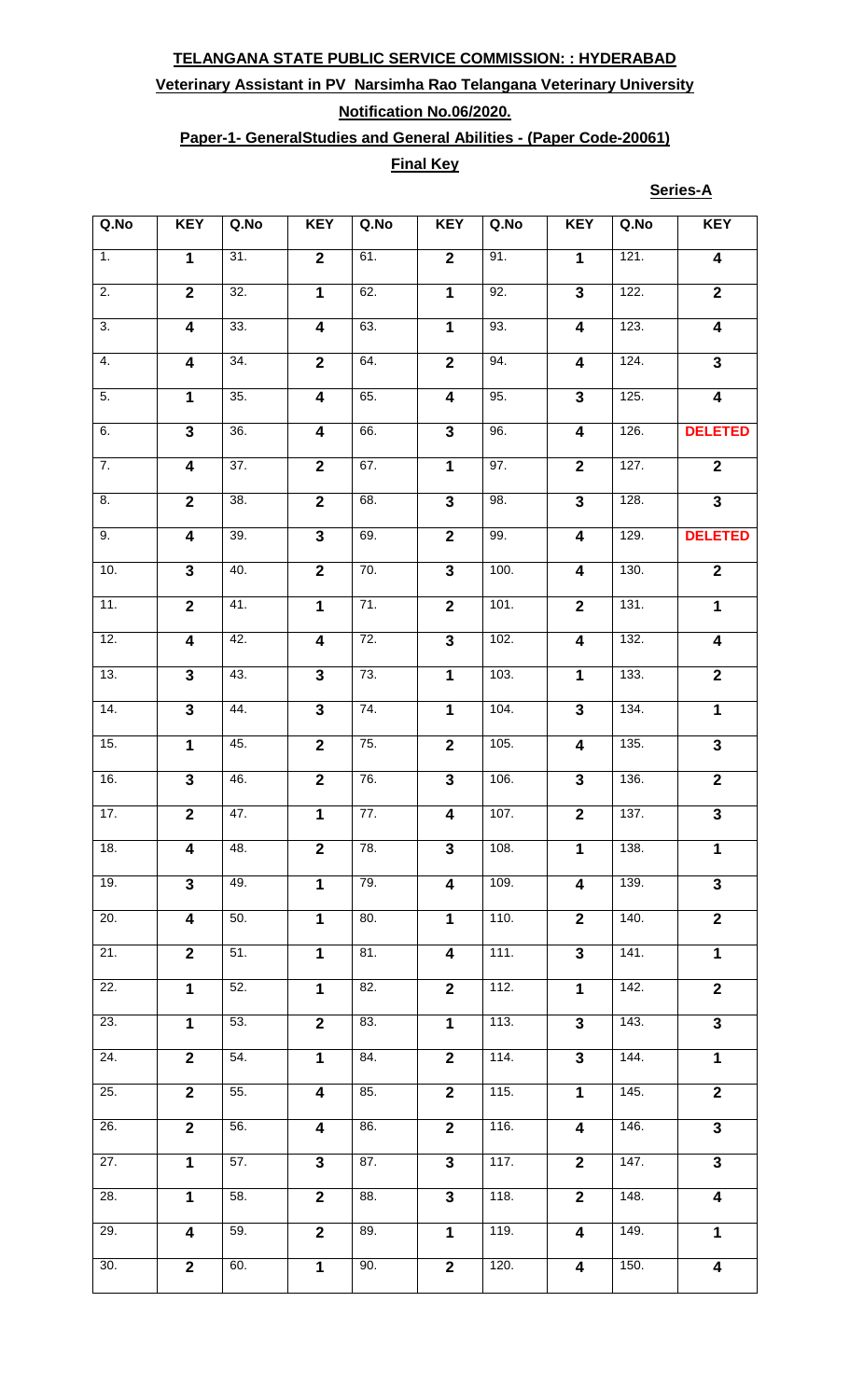# **Veterinary Assistant in PV Narsimha Rao Telangana Veterinary University**

## **Notification No.06/2020.**

## **Paper-1- GeneralStudies and General Abilities - (Paper Code-20061)**

#### **Final Key**

**Series-B**

| Q.No              | <b>KEY</b>              | Q.No              | <b>KEY</b>              | Q.No              | <b>KEY</b>              | Q.No | <b>KEY</b>              | Q.No | <b>KEY</b>              |
|-------------------|-------------------------|-------------------|-------------------------|-------------------|-------------------------|------|-------------------------|------|-------------------------|
| 1.                | $\overline{2}$          | $\overline{31}$ . | $\overline{2}$          | 61.               | $\overline{\mathbf{4}}$ | 91.  | $\mathbf{1}$            | 121. | $\mathbf 1$             |
| $\overline{2}$ .  | $\overline{1}$          | 32.               | $\overline{\mathbf{4}}$ | 62.               | $\mathbf{2}$            | 92.  | $\overline{\mathbf{4}}$ | 122. | $\mathbf 1$             |
| $\overline{3}$ .  | $\overline{1}$          | 33.               | $\overline{3}$          | 63.               | $\mathbf 1$             | 93.  | $\overline{2}$          | 123. | $\overline{2}$          |
| $\overline{4}$ .  | $\overline{2}$          | 34.               | $\overline{3}$          | 64.               | $\overline{2}$          | 94.  | $\overline{1}$          | 124. | $\overline{1}$          |
| 5.                | $\overline{2}$          | 35.               | $\overline{1}$          | 65.               | $\overline{\mathbf{2}}$ | 95.  | $\overline{3}$          | 125. | 4                       |
| 6.                | $\overline{2}$          | $\overline{36}$ . | $\overline{\mathbf{3}}$ | 66.               | $\mathbf{2}$            | 96.  | $\mathbf{2}$            | 126. | $\boldsymbol{4}$        |
| $\overline{7}$ .  | $\overline{1}$          | $\overline{37}$ . | $\overline{2}$          | 67.               | $\overline{3}$          | 97.  | $\overline{3}$          | 127. | $\mathbf{3}$            |
| 8.                | $\mathbf{1}$            | 38.               | $\overline{\mathbf{4}}$ | 68.               | $\mathbf{3}$            | 98.  | $\mathbf{1}$            | 128. | $\mathbf{2}$            |
| 9.                | $\overline{4}$          | 39.               | $\overline{3}$          | 69.               | $\overline{1}$          | 99.  | $\overline{3}$          | 129. | $\overline{2}$          |
| 10.               | $\overline{2}$          | 40.               | $\overline{\mathbf{4}}$ | 70.               | $\overline{\mathbf{2}}$ | 100. | $\overline{2}$          | 130. | $\mathbf{1}$            |
| 11.               | $\overline{2}$          | 41.               | $\mathbf 1$             | $\overline{71}$ . | $\overline{\mathbf{2}}$ | 101. | $\overline{\mathbf{4}}$ | 131. | $\mathbf 1$             |
| 12.               | $\overline{\mathbf{3}}$ | 42.               | $\overline{\mathbf{3}}$ | 72.               | $\mathbf{1}$            | 102. | $\overline{2}$          | 132. | 4                       |
| 13.               | $\mathbf{1}$            | 43.               | $\overline{\mathbf{4}}$ | 73.               | 4                       | 103. | $\overline{\mathbf{4}}$ | 133. | $\mathbf{3}$            |
| $\overline{14}$ . | $\overline{1}$          | 44.               | $\overline{4}$          | 74.               | $\overline{2}$          | 104. | $\overline{\mathbf{3}}$ | 134. | $\overline{3}$          |
| 15.               | $\overline{2}$          | 45.               | $\overline{\mathbf{3}}$ | 75.               | $\overline{\mathbf{4}}$ | 105. | $\overline{4}$          | 135. | $\overline{2}$          |
| 16.               | $\overline{\mathbf{3}}$ | 46.               | $\overline{4}$          | 76.               | $\overline{\mathbf{4}}$ | 106. | <b>DELETED</b>          | 136. | $\overline{2}$          |
| 17.               | $\overline{\mathbf{4}}$ | 47.               | $\overline{\mathbf{2}}$ | 77.               | $\mathbf{2}$            | 107. | $\overline{2}$          | 137. | $\overline{\mathbf{1}}$ |
| 18.               | $\mathbf{3}$            | 48.               | $\mathbf{3}$            | 78.               | $\mathbf{2}$            | 108. | $\mathbf{3}$            | 138. | $\mathbf{2}$            |
| 19.               | $\overline{\mathbf{4}}$ | 49.               | $\overline{\mathbf{4}}$ | 79.               | $\overline{\mathbf{3}}$ | 109. | <b>DELETED</b>          | 139. | $\mathbf{1}$            |
| $\overline{20}$ . | $\mathbf{1}$            | 50.               | $\overline{\mathbf{4}}$ | 80.               | $\overline{\mathbf{2}}$ | 110. | $\overline{2}$          | 140. | $\mathbf{1}$            |
| $\overline{21}$ . | $\overline{2}$          | $\overline{51}$ . | $\mathbf 1$             | 81.               | $\mathbf{1}$            | 111. | $\overline{2}$          | 141. | $\overline{3}$          |
| $\overline{22}$ . | $\overline{\mathbf{4}}$ | 52.               | $\overline{2}$          | 82.               | $\overline{\mathbf{2}}$ | 112. | $\overline{1}$          | 142. | $\overline{1}$          |
| 23.               | $\mathbf{1}$            | 53.               | $\overline{\mathbf{4}}$ | 83.               | $\overline{\mathbf{3}}$ | 113. | $\mathbf 1$             | 143. | $\mathbf{3}$            |
| 24.               | $\overline{\mathbf{3}}$ | 54.               | $\overline{\mathbf{4}}$ | 84.               | $\mathbf 1$             | 114. | $\overline{2}$          | 144. | $\mathbf{3}$            |
| 25.               | $\overline{\mathbf{4}}$ | 55.               | $\mathbf 1$             | 85.               | $\overline{2}$          | 115. | $\overline{4}$          | 145. | $\overline{1}$          |
| 26.               | $\overline{3}$          | 56.               | $\overline{3}$          | 86.               | $\mathbf{3}$            | 116. | $\overline{\mathbf{3}}$ | 146. | $\overline{\mathbf{4}}$ |
| $\overline{27}$ . | $\overline{2}$          | 57.               | $\overline{\mathbf{4}}$ | 87.               | $\overline{3}$          | 117. | $\mathbf{1}$            | 147. | $\overline{2}$          |
| $\overline{28}$ . | $\overline{1}$          | 58.               | $\overline{2}$          | 88.               | $\overline{\mathbf{4}}$ | 118. | $\overline{3}$          | 148. | $\overline{2}$          |
| 29.               | $\overline{\mathbf{4}}$ | $\overline{59}$ . | $\overline{\mathbf{4}}$ | 89.               | $\overline{1}$          | 119. | $\overline{\mathbf{2}}$ | 149. | $\overline{\mathbf{4}}$ |
| 30.               | $\overline{2}$          | 60.               | $\overline{\mathbf{3}}$ | 90.               | $\overline{\mathbf{4}}$ | 120. | $\overline{\mathbf{3}}$ | 150. | 4                       |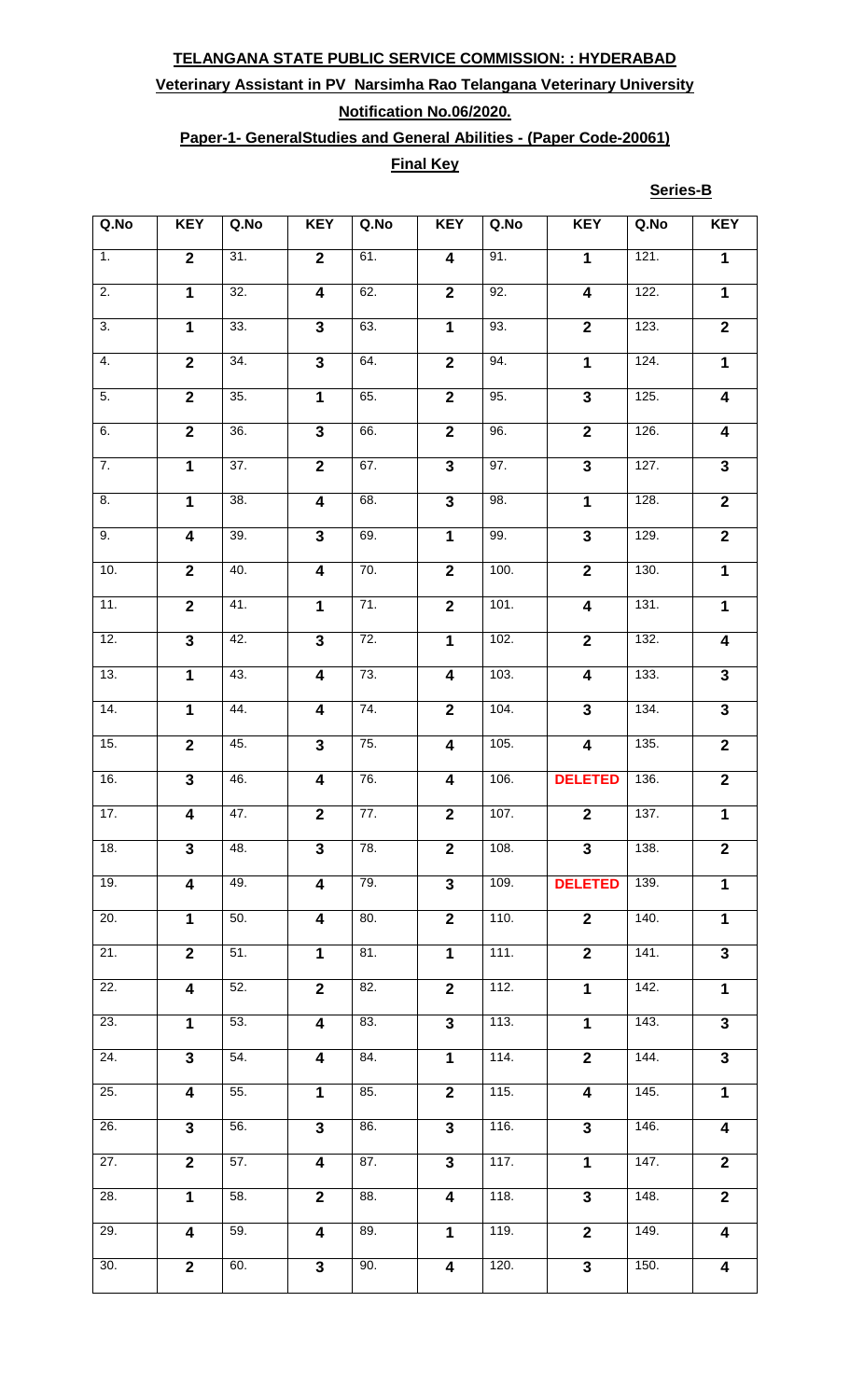## **Veterinary Assistant in PV Narsimha Rao Telangana Veterinary University**

## **Notification No.06/2020.**

## **Paper-1- GeneralStudies and General Abilities - (Paper Code-20061)**

### **Final Key**

**Series-C**

| Q.No              | <b>KEY</b>              | Q.No              | <b>KEY</b>              | Q.No              | <b>KEY</b>              | Q.No              | <b>KEY</b>              | Q.No | <b>KEY</b>              |
|-------------------|-------------------------|-------------------|-------------------------|-------------------|-------------------------|-------------------|-------------------------|------|-------------------------|
| 1.                | $\mathbf{1}$            | $\overline{31}$ . | $\overline{2}$          | 61.               | $\mathbf{3}$            | $\overline{91}$ . | $\mathbf{1}$            | 121. | $\overline{\mathbf{2}}$ |
| $\overline{2}$ .  | $\overline{1}$          | 32.               | $\overline{1}$          | 62.               | $\mathbf{1}$            | 92.               | $\overline{\mathbf{4}}$ | 122. | $\mathbf 1$             |
| $\overline{3}$ .  | $\overline{2}$          | 33.               | $\overline{1}$          | 63.               | $\overline{\mathbf{3}}$ | 93.               | $\overline{\mathbf{3}}$ | 123. | $\overline{\mathbf{4}}$ |
| $\overline{4}$ .  | $\overline{1}$          | 34.               | $\overline{2}$          | 64.               | $\overline{\mathbf{3}}$ | 94.               | $\overline{\mathbf{3}}$ | 124. | $\overline{2}$          |
| 5.                | $\overline{4}$          | 35.               | $\overline{4}$          | 65.               | $\overline{\mathbf{1}}$ | 95.               | $\overline{2}$          | 125. | $\overline{4}$          |
| 6.                | $\overline{\mathbf{4}}$ | $\overline{36}$ . | $\overline{\mathbf{3}}$ | 66.               | $\overline{\mathbf{4}}$ | 96.               | $\mathbf{2}$            | 126. | $\overline{\mathbf{4}}$ |
| $\overline{7}$ .  | $\overline{\mathbf{3}}$ | 37.               | $\overline{1}$          | 67.               | $\overline{2}$          | 97.               | $\mathbf 1$             | 127. | $\overline{2}$          |
| 8.                | $\overline{2}$          | $\overline{38}$ . | $\overline{\mathbf{3}}$ | 68.               | $\mathbf{2}$            | 98.               | $\overline{\mathbf{2}}$ | 128. | $\mathbf{2}$            |
| 9.                | $\overline{2}$          | 39.               | $\overline{2}$          | 69.               | $\overline{4}$          | 99.               | $\overline{1}$          | 129. | $\overline{\mathbf{3}}$ |
| 10.               | $\overline{1}$          | 40.               | $\overline{3}$          | 70.               | $\overline{\mathbf{4}}$ | 100.              | $\overline{1}$          | 130. | $\overline{2}$          |
| 11.               | $\overline{\mathbf{4}}$ | 41.               | $\overline{1}$          | 71.               | $\mathbf{1}$            | 101.              | $\overline{\mathbf{2}}$ | 131. | $\overline{\mathbf{4}}$ |
| 12.               | $\overline{2}$          | 42.               | $\overline{2}$          | 72.               | $\overline{\mathbf{3}}$ | 102.              | $\overline{1}$          | 132. | $\overline{\mathbf{2}}$ |
| 13.               | $\mathbf 1$             | 43.               | $\overline{\mathbf{4}}$ | 73.               | $\overline{\mathbf{4}}$ | 103.              | $\mathbf 1$             | 133. | $\overline{\mathbf{4}}$ |
| 14.               | $\overline{2}$          | 44.               | $\overline{4}$          | $\overline{74}$ . | $\overline{\mathbf{4}}$ | 104.              | $\overline{2}$          | 134. | $\overline{\mathbf{3}}$ |
| 15.               | $\overline{2}$          | 45.               | $\overline{1}$          | 75.               | $\overline{\mathbf{3}}$ | 105.              | $\overline{2}$          | 135. | $\overline{\mathbf{4}}$ |
| 16.               | $\overline{2}$          | 46.               | $\overline{3}$          | 76.               | $\overline{\mathbf{4}}$ | 106.              | $\overline{2}$          | 136. | <b>DELETED</b>          |
| 17.               | $\overline{\mathbf{3}}$ | 47.               | $\overline{\mathbf{4}}$ | 77.               | $\overline{2}$          | 107.              | $\overline{1}$          | 137. | $\mathbf{2}$            |
| 18.               | $\mathbf{3}$            | 48.               | $\overline{2}$          | 78.               | $\mathbf{3}$            | 108.              | 1                       | 138. | $\mathbf{3}$            |
| 19.               | $\mathbf{1}$            | 49.               | $\overline{4}$          | 79.               | 4                       | 109.              | $\overline{\mathbf{4}}$ | 139. | <b>DELETED</b>          |
| 20.               | $\overline{2}$          | 50.               | $\overline{\mathbf{3}}$ | 80.               | $\overline{\mathbf{4}}$ | 110.              | $\overline{2}$          | 140. | $\mathbf{2}$            |
| 21.               | $\overline{2}$          | 51.               | 1                       | 81.               | $\overline{\mathbf{2}}$ | 111.              | $\mathbf{1}$            | 141. | $\overline{\mathbf{2}}$ |
| $\overline{22}$ . | $\overline{\mathbf{3}}$ | 52.               | $\overline{\mathbf{4}}$ | 82.               | 4                       | 112.              | $\overline{2}$          | 142. | $\overline{4}$          |
| 23.               | $\mathbf{1}$            | 53.               | $\overline{2}$          | 83.               | $\mathbf{3}$            | 113.              | $\overline{\mathbf{3}}$ | 143. | $\mathbf 1$             |
| 24.               | $\overline{1}$          | 54.               | $\overline{1}$          | $\overline{84}$ . | $\mathbf{3}$            | 114.              | $\mathbf{1}$            | 144. | $\mathbf{3}$            |
| 25.               | $\overline{2}$          | 55.               | $\overline{3}$          | 85.               | $\mathbf{1}$            | 115.              | $\overline{2}$          | 145. | $\overline{\mathbf{4}}$ |
| 26.               | $\overline{\mathbf{3}}$ | 56.               | $\overline{2}$          | 86.               | $\mathbf{3}$            | 116.              | $\overline{\mathbf{3}}$ | 146. | $\overline{\mathbf{3}}$ |
| $\overline{27}$ . | $\overline{\mathbf{4}}$ | 57.               | $\overline{\mathbf{3}}$ | 87.               | $\overline{2}$          | 117.              | $\overline{\mathbf{3}}$ | 147. | $\mathbf{2}$            |
| 28.               | $\overline{3}$          | 58.               | $\overline{1}$          | 88.               | $\overline{\mathbf{4}}$ | 118.              | $\overline{\mathbf{4}}$ | 148. | $\overline{\mathbf{1}}$ |
| 29.               | $\overline{4}$          | 59.               | $\overline{\mathbf{3}}$ | 89.               | $\overline{\mathbf{3}}$ | 119.              | $\overline{1}$          | 149. | $\overline{\mathbf{4}}$ |
| $\overline{30}$ . | $\mathbf 1$             | $\overline{6}0.$  | $\overline{2}$          | 90.               | $\overline{\mathbf{4}}$ | 120.              | $\overline{\mathbf{4}}$ | 150. | $\overline{2}$          |
|                   |                         |                   |                         |                   |                         |                   |                         |      |                         |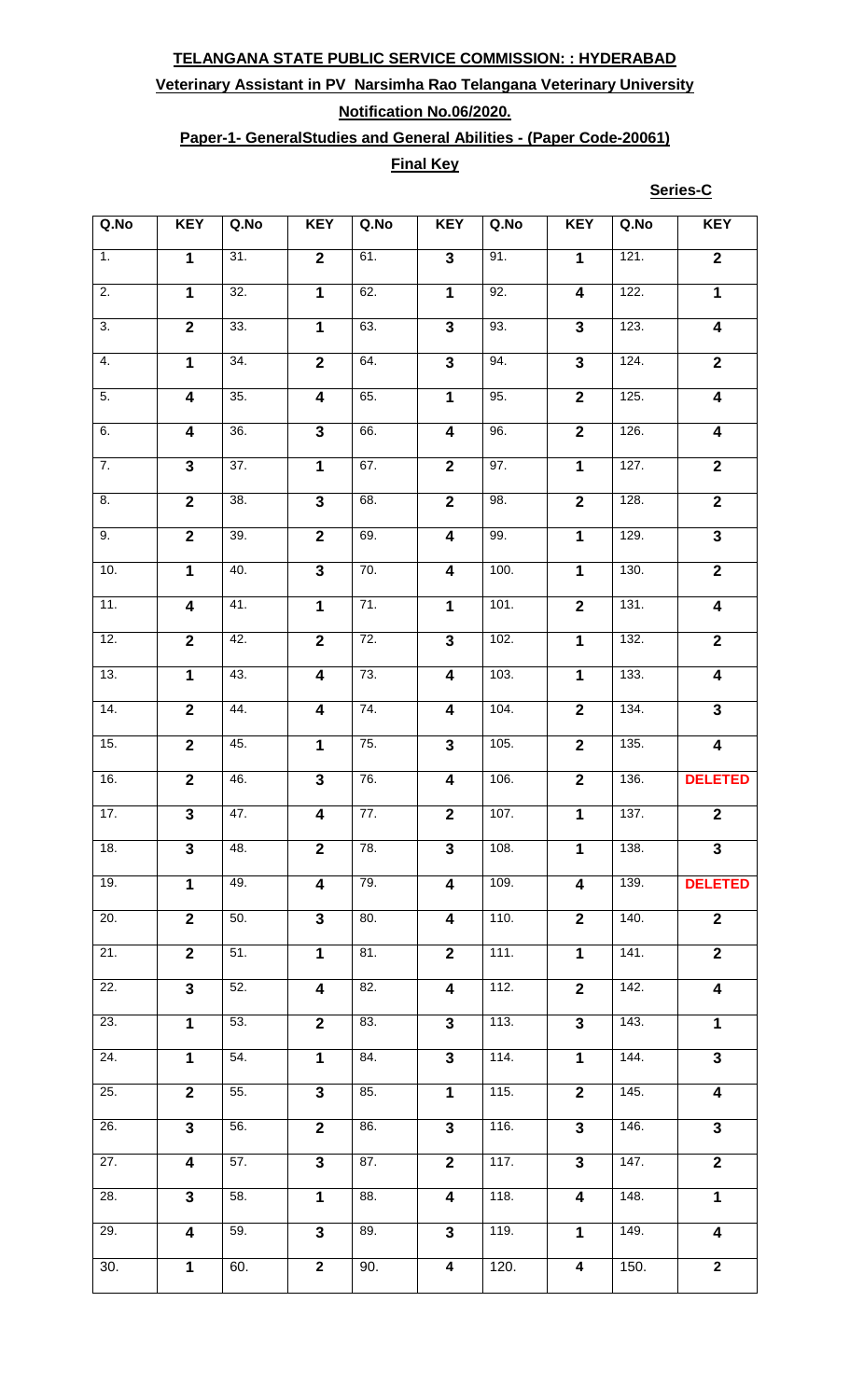# **Veterinary Assistant in PV Narsimha Rao Telangana Veterinary University**

## **Notification No.06/2020.**

## **Paper-1- GeneralStudies and General Abilities - (Paper Code-20061)**

### **Final Key**

**Series-D**

| Q.No              | <b>KEY</b>              | Q.No              | <b>KEY</b>              | Q.No              | <b>KEY</b>              | Q.No | <b>KEY</b>              | Q.No | <b>KEY</b>              |
|-------------------|-------------------------|-------------------|-------------------------|-------------------|-------------------------|------|-------------------------|------|-------------------------|
| $\overline{1}$ .  | $\overline{\mathbf{3}}$ | 31.               | $\overline{\mathbf{4}}$ | 61.               | $\mathbf{1}$            | 91.  | $\overline{\mathbf{2}}$ | 121. | $\mathbf 1$             |
| $\overline{2}$ .  | $\mathbf{1}$            | 32.               | $\overline{2}$          | 62.               | $\overline{\mathbf{4}}$ | 92.  | $\mathbf 1$             | 122. | $\mathbf{3}$            |
| $\overline{3}$ .  | $\overline{\mathbf{3}}$ | 33.               | $\overline{4}$          | 63.               | $\overline{\mathbf{3}}$ | 93.  | $\overline{1}$          | 123. | $\boldsymbol{4}$        |
| $\overline{4}$ .  | $\overline{3}$          | 34.               | $\overline{3}$          | 64.               | $\overline{\mathbf{3}}$ | 94.  | $\overline{2}$          | 124. | $\overline{4}$          |
| 5.                | $\overline{1}$          | 35.               | $\overline{4}$          | 65.               | $\overline{2}$          | 95.  | $\overline{2}$          | 125. | $\overline{\mathbf{3}}$ |
| 6.                | $\overline{\mathbf{4}}$ | 36.               | <b>DELETED</b>          | 66.               | $\overline{2}$          | 96.  | $\overline{\mathbf{2}}$ | 126. | $\boldsymbol{4}$        |
| $\overline{7}$ .  | $\overline{2}$          | 37.               | $\overline{2}$          | 67.               | $\mathbf{1}$            | 97.  | $\mathbf 1$             | 127. | $\overline{2}$          |
| 8.                | $\overline{2}$          | 38.               | $\overline{\mathbf{3}}$ | 68.               | $\overline{2}$          | 98.  | $\mathbf{1}$            | 128. | $\overline{\mathbf{3}}$ |
| 9.                | $\overline{4}$          | 39.               | <b>DELETED</b>          | 69.               | $\overline{1}$          | 99.  | $\overline{4}$          | 129. | $\overline{\mathbf{4}}$ |
| 10.               | $\overline{\mathbf{4}}$ | 40.               | $\overline{2}$          | 70.               | $\overline{1}$          | 100. | $\overline{2}$          | 130. | $\overline{\mathbf{4}}$ |
| 11.               | $\overline{1}$          | 41.               | $\overline{2}$          | 71.               | $\overline{2}$          | 101. | $\overline{1}$          | 131. | $\overline{2}$          |
| 12.               | $\overline{2}$          | 42.               | $\overline{\mathbf{4}}$ | 72.               | $\mathbf 1$             | 102. | $\overline{\mathbf{4}}$ | 132. | $\mathbf{3}$            |
| 13.               | $\overline{\mathbf{3}}$ | 43.               | $\overline{1}$          | 73.               | $\overline{1}$          | 103. | $\overline{2}$          | 133. | $\mathbf 1$             |
| 14.               | $\overline{1}$          | 44.               | $\overline{\mathbf{3}}$ | 74.               | $\overline{\mathbf{2}}$ | 104. | $\overline{1}$          | 134. | $\overline{1}$          |
| 15.               | $\overline{2}$          | 45.               | $\overline{\mathbf{4}}$ | $\overline{75}$ . | $\overline{4}$          | 105. | $\overline{3}$          | 135. | $\overline{\mathbf{2}}$ |
| 16.               | $\overline{3}$          | $\overline{46}$ . | $\overline{\mathbf{3}}$ | 76.               | $\overline{\mathbf{3}}$ | 106. | $\overline{\mathbf{2}}$ | 136. | $\overline{\mathbf{3}}$ |
| $\overline{17}$ . | $\overline{3}$          | 47.               | $\overline{\mathbf{2}}$ | 77.               | $\overline{\mathbf{1}}$ | 107. | $\overline{\mathbf{3}}$ | 137. | $\overline{\mathbf{4}}$ |
| 18.               | 4                       | 48.               | $\mathbf{1}$            | 78.               | $\mathbf{3}$            | 108. | $\mathbf 1$             | 138. | $\mathbf{3}$            |
| 19.               | $\mathbf{1}$            | 49.               | $\overline{\mathbf{4}}$ | 79.               | $\overline{2}$          | 109. | $\overline{3}$          | 139. | $\overline{\mathbf{4}}$ |
| 20.               | $\overline{\mathbf{4}}$ | 50.               | $\overline{2}$          | $\overline{80}$ . | $\mathbf{3}$            | 110. | $\overline{\mathbf{2}}$ | 140. | $\mathbf 1$             |
| $\overline{21}$ . | $\mathbf{2}$            | $\overline{51}$ . | $\overline{\mathbf{4}}$ | $\overline{81}$ . | $\mathbf 1$             | 111. | 1                       | 141. | $\mathbf{2}$            |
| $\overline{22}$ . | $\mathbf{1}$            | 52.               | $\overline{2}$          | 82.               | $\overline{1}$          | 112. | $\overline{2}$          | 142. | $\overline{\mathbf{4}}$ |
| $\overline{23}$ . | $\overline{\mathbf{4}}$ | 53.               | $\overline{1}$          | 83.               | $\overline{2}$          | 113. | $\overline{\mathbf{4}}$ | 143. | $\mathbf{3}$            |
| $\overline{24}$ . | $\overline{2}$          | $\overline{54}$ . | $\overline{2}$          | 84.               | $\overline{1}$          | 114. | 4                       | 144. | $\overline{3}$          |
| 25.               | $\overline{\mathbf{4}}$ | 55.               | $\overline{2}$          | 85.               | $\overline{4}$          | 115. | $\overline{1}$          | 145. | $\mathbf 1$             |
| 26.               | $\overline{\mathbf{4}}$ | 56.               | $\overline{2}$          | 86.               | 4                       | 116. | $\mathbf{3}$            | 146. | $\mathbf{3}$            |
| $\overline{27}$ . | $\overline{2}$          | $\overline{57}$ . | $\overline{3}$          | $\overline{87}$ . | $\mathbf{3}$            | 117. | $\overline{\mathbf{4}}$ | 147. | $\overline{2}$          |
| 28.               | $\overline{2}$          | 58.               | $\overline{\mathbf{3}}$ | $\overline{88}$ . | $\overline{2}$          | 118. | $\overline{2}$          | 148. | $\overline{\mathbf{4}}$ |
| 29.               | $\overline{\mathbf{3}}$ | 59.               | $\overline{1}$          | $\overline{89}$ . | $\overline{2}$          | 119. | $\overline{\mathbf{4}}$ | 149. | $\overline{3}$          |
| 30.               | $\overline{2}$          | $\overline{60}$ . | $\overline{2}$          | $\overline{90}$ . | $\overline{\mathbf{1}}$ | 120. | $\overline{\mathbf{3}}$ | 150. | $\overline{\mathbf{4}}$ |